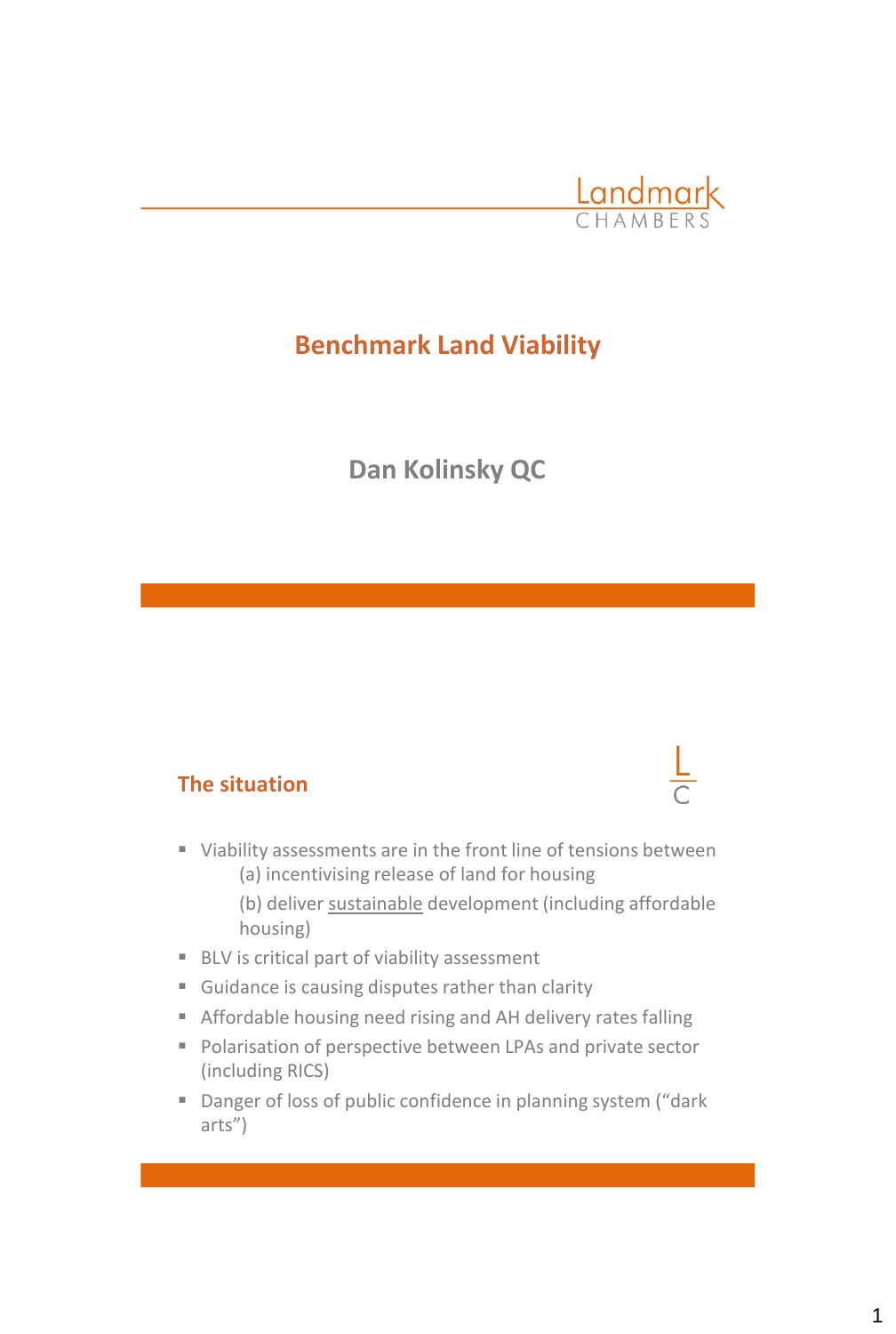#### **Benchmark Land Value – intro**



- Critical component of viability assessment
- Baseline against which viability of particular scheme is tested
- Different methods promoted in different guidance
- EUV
- EUV+
- AUV
- Market value

## **National Planning Policy Context (1) NPPF**

Para 173:

• "Pursuing sustainable development requires careful attention to viability and costs in ……decision-taking….. To ensure viability, the costs of any requirements likely to be applied to development, such as requirements for affordable housing, standards, infrastructure contributions or other requirements should, when taking account of the normal cost of development and mitigation, provide competitive returns to a willing land owner and willing developer to enable the development to be deliverable."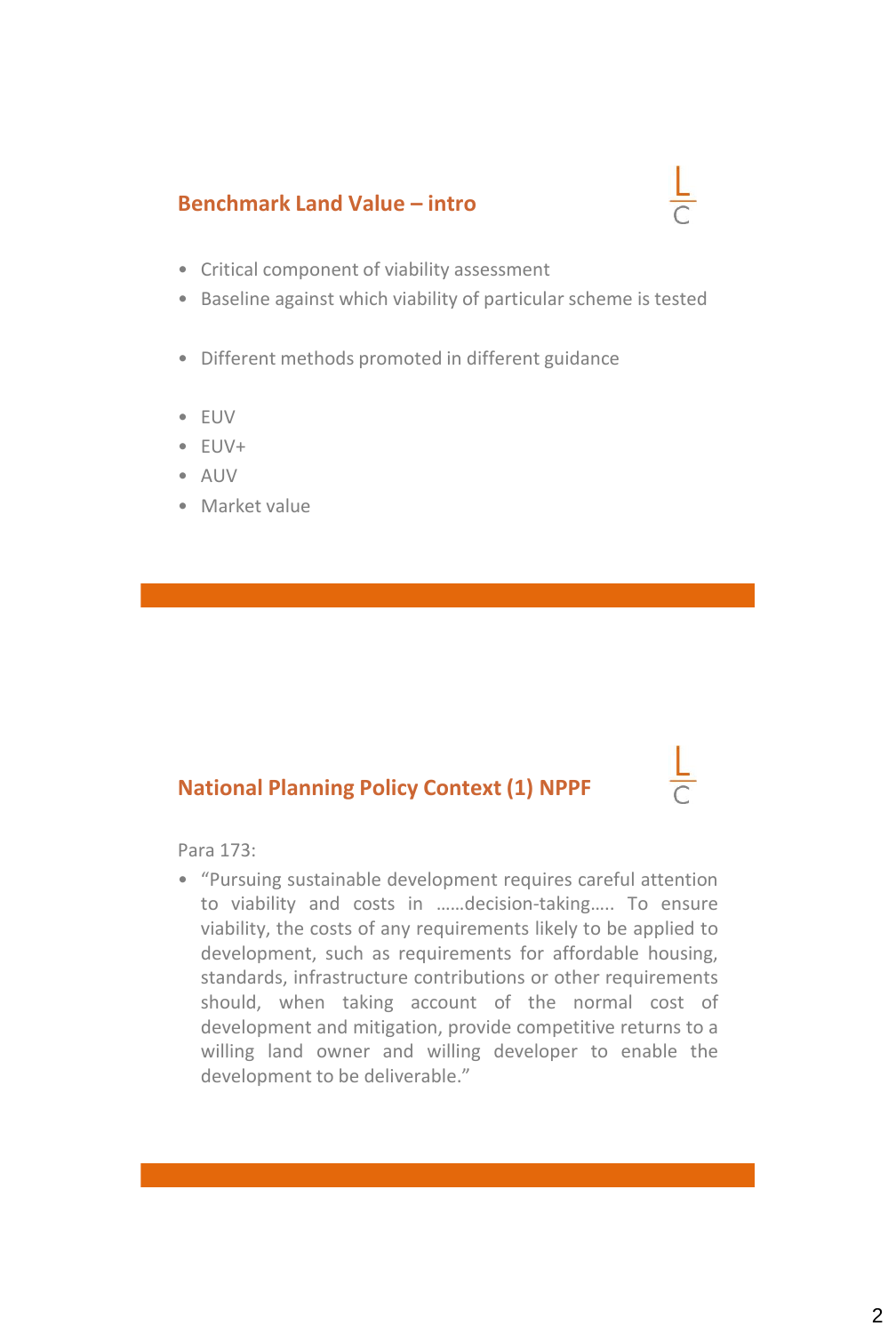## **(2) PPG**



- "no standard answer to questions of viability" para 2
- "a range of sector led guidance on viability methodologies in plan making and decision taking is widely available" para 2
- Evidence based judgement "realistic understanding of the costs and values of development in the local area and an understanding of the operation of the market" – para 4
- "Central to the consideration of viability is the assessment of land or site value. Land value will be an important input into the assessment. The most appropriate way to assess land or site value will vary from case to case but there are common principles which should be reflected" (para 23)

## **PPG Paragraph: 023 Reference ID: 10-023-20140306**

*"In all cases, land or site value should*

- *reflect policy requirements and planning obligations and, where applicable, any Community Infrastructure Levy charge;*
- *provide a competitive return to willing developers and landowners; and*
- *be informed by comparable, market based evidence wherever possible. Where transacted bids are significantly above the market norm, they should not be used as part of this exercise."*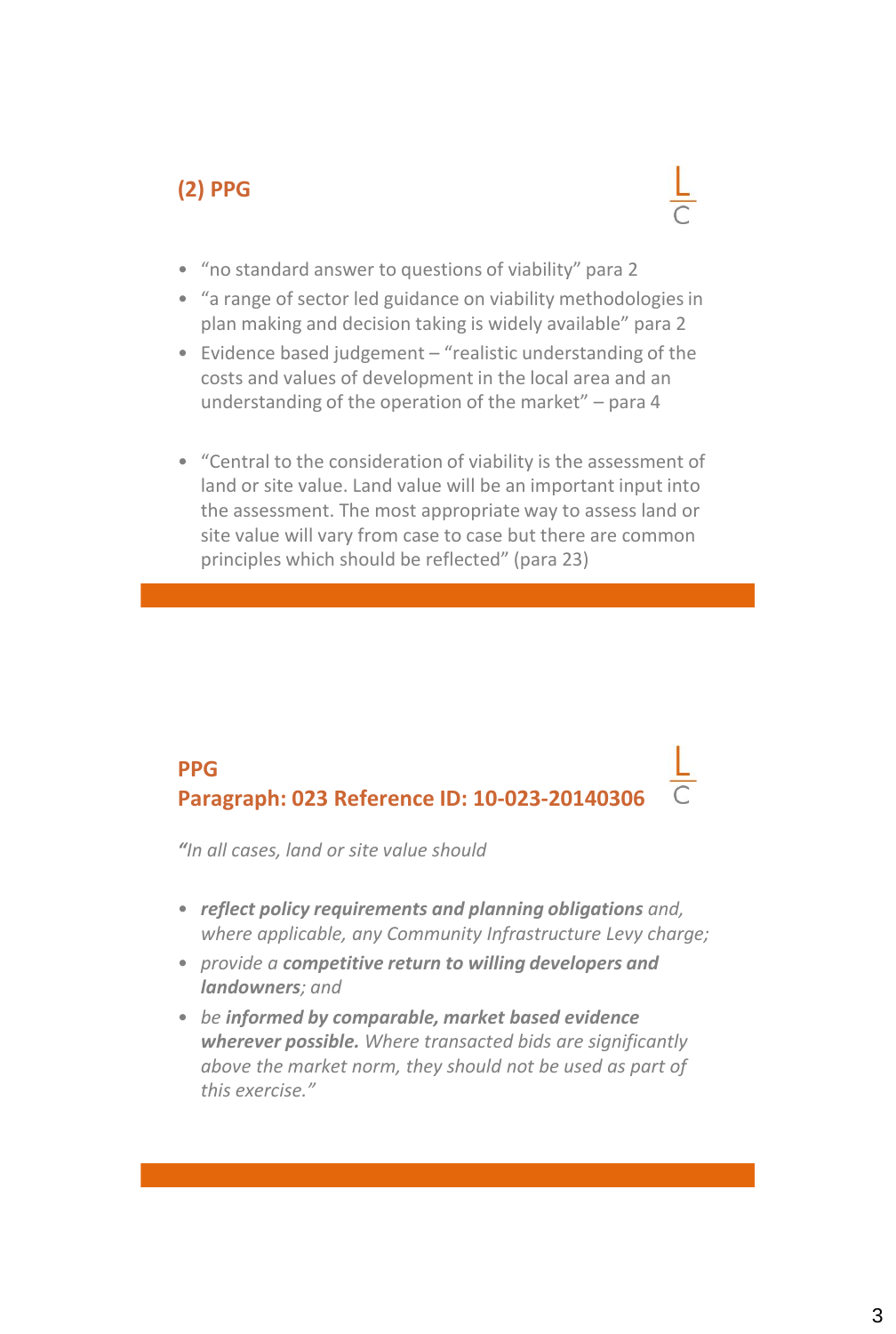# **PPG Paragraph: 024 Reference ID: 10-024-20140306**

• A **competitive return** for the land owner is the price at which a reasonable land owner would be willing to sell their land for the development. The **price will need to provide an incentive for the land owner to sell in comparison with the other options available**. Those options **may include** the current use value of the land or its value for a realistic alternative use that complies with planning policy.

#### **EUV and EUV +**

• Mayor's Housing SPG (3/16) at 4.1.4

*On balance, the Mayor has found that the 'Existing Use Value plus' approach is generally most appropriate for planning purposes, not least because of the way it can be used to address the need to ensure that development is sustainable in terms of the NPPF and Local Plan requirements, he therefore supports this approach*

"'plus' element will vary on a case by case basis based on the circumstances of the site and owner and policy requirements"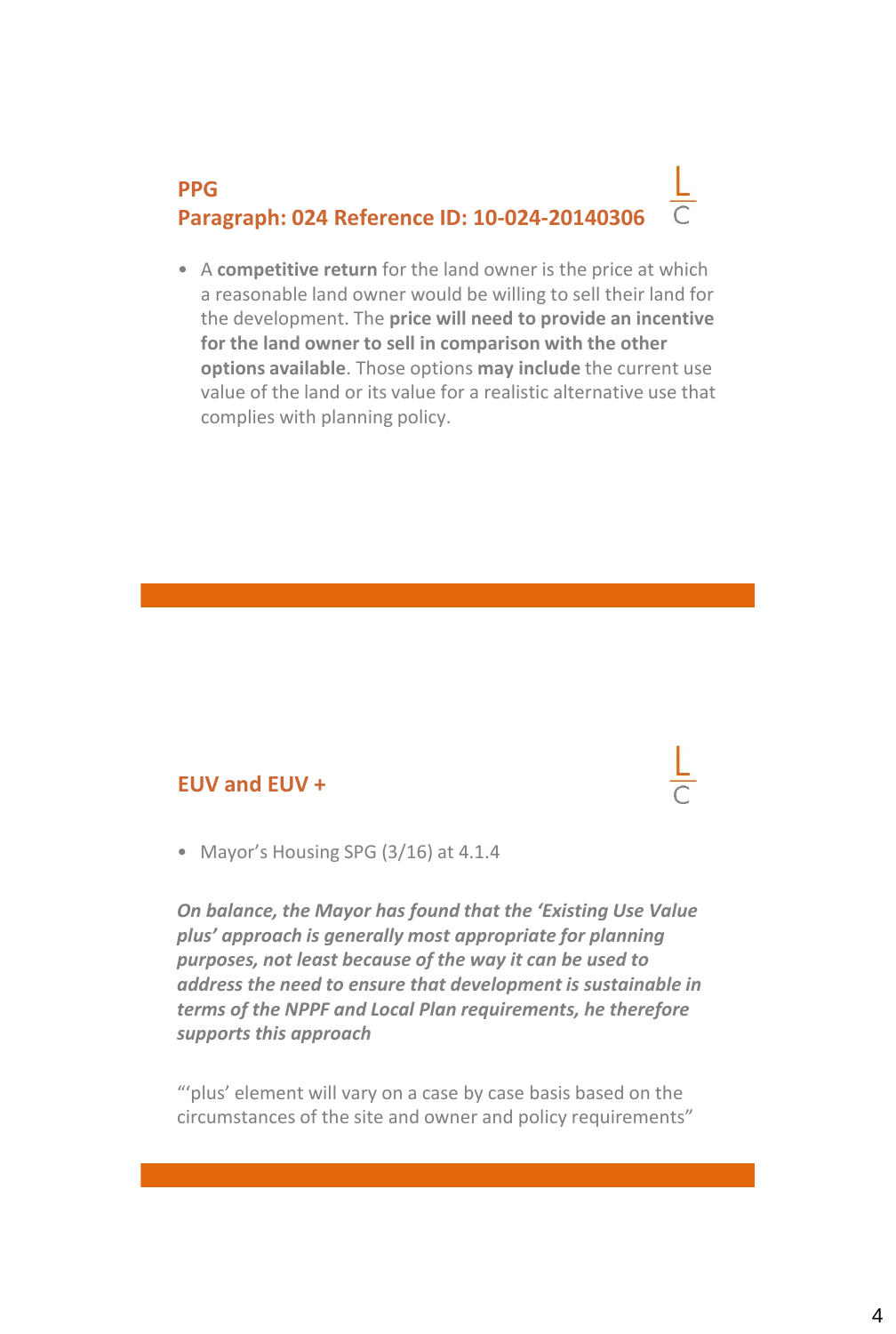#### **EUV and EUV+**



3.43 on EUV +

*"The benefit of this approach is that it clearly identifies the uplift in value arising from the grant of planning permission because it enables comparison with the value of the site without planning permission".*

*3.46 – different approach to EUV + only in "exceptional circumstances" which must be "robustly justified by the applicant"* 

#### **EUV and EUV+**

- But:-
	- What if no EUV? (no constraint vs resort to other methods)
	- Arguments that there will be insufficient incentive to release land for development at that level (see RICS guidance at para 3.4.1)
	- Shift away from EUV+ (when low) creates paradox that least constrained sites have the highest benchmark land values (eg Parkhurst Road)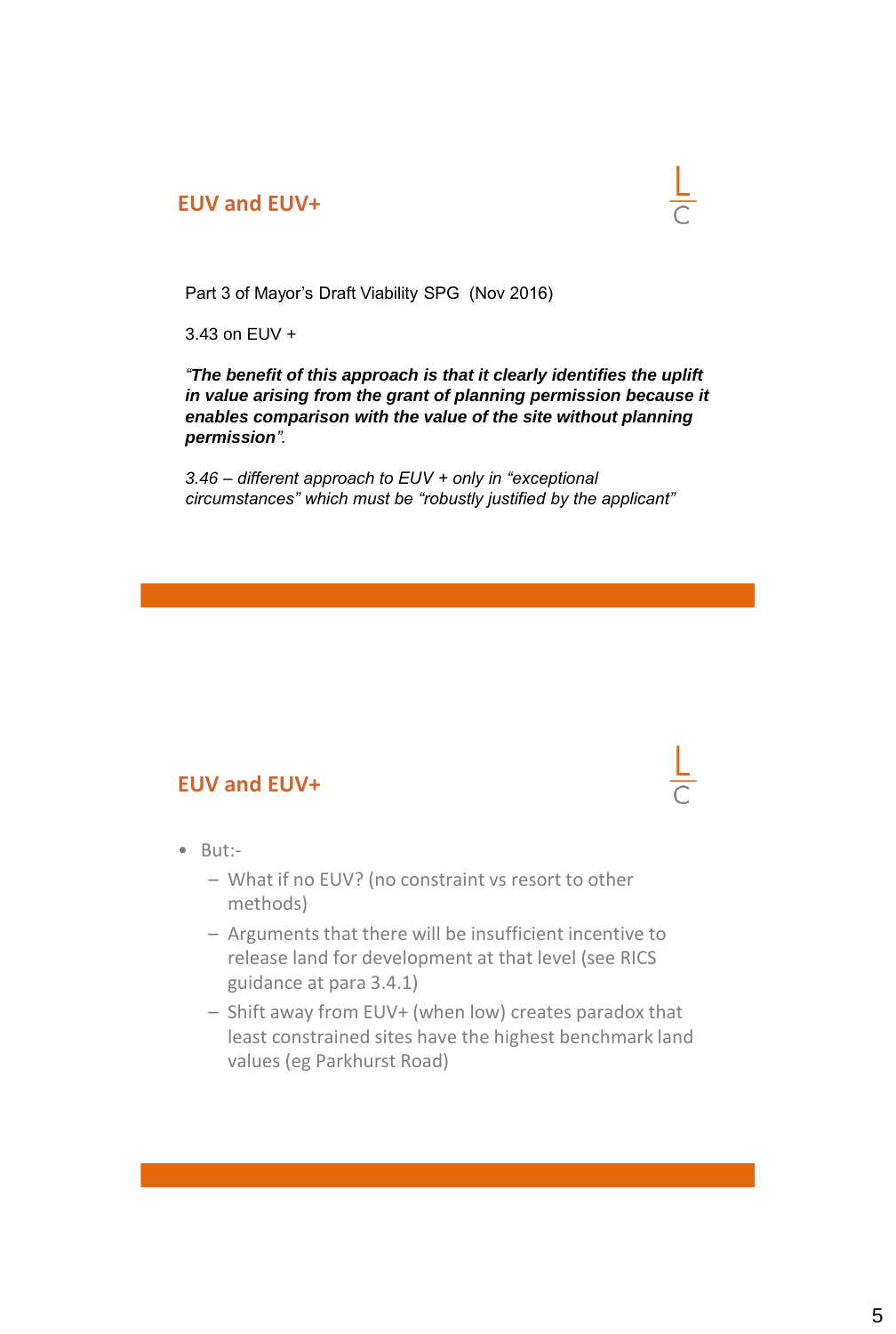#### **AUV**



Mayor's Housing SPG at 4.1.6

if AUV is used "must also reflect policy requirements" "approach should only be used if alternative use would fully comply with development plan policies and it can be demonstrated that the alternative use could be implemented on the site in question"

- How quantify realistic alternative ?
- The problems with residual valuations (susceptible to inputs)
- What assumptions as to planning policy requirements?
- What assumptions as to planning risk?

## **Market Value (1)**

- Royal Institution of Chartered Surveyors (RICS) Financial Viability in Planning (2012)
	- Within "sector guidance" (PPG para 2)
	- Guidance acknowledges responsibility of LPAs for "promoting policies for sustainable development and decision taking on schemes based on their compliance with sustainable development policies" (p.2 and para 1.3.3)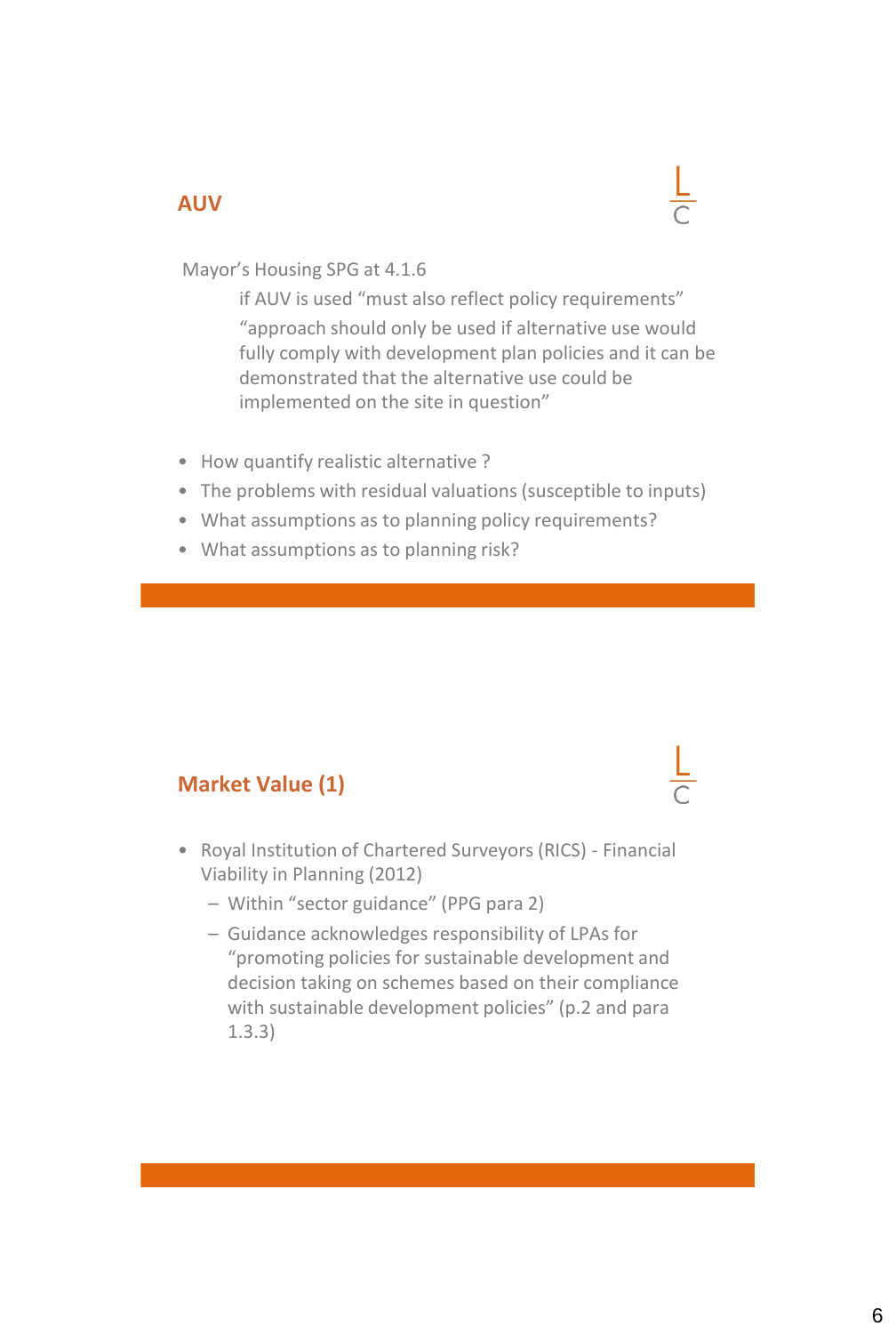#### **RICS (2012) – market value (2)**



*The market value subject to the following assumption: that the value has regard to development plan policies and all other material considerations and disregards that which is contrary to the development plan (Para 2.3.1)* 

Rationale:

- 3.4.1 problem with EUV and EUV+ "does not reflect the workings of the market as land is not released" [at that level]
- Emphasis on landowner "optionality" (if not sufficiently incentivised will hold on to its land)

#### **Market Value (3)**

- Points to note
	- Special assumption re planning policies
- Para 3.4.7 guarded language on comparables
- 3.6.1 health warnings on "actual purchase price"
- Begs critical questions as to comparability and adjustment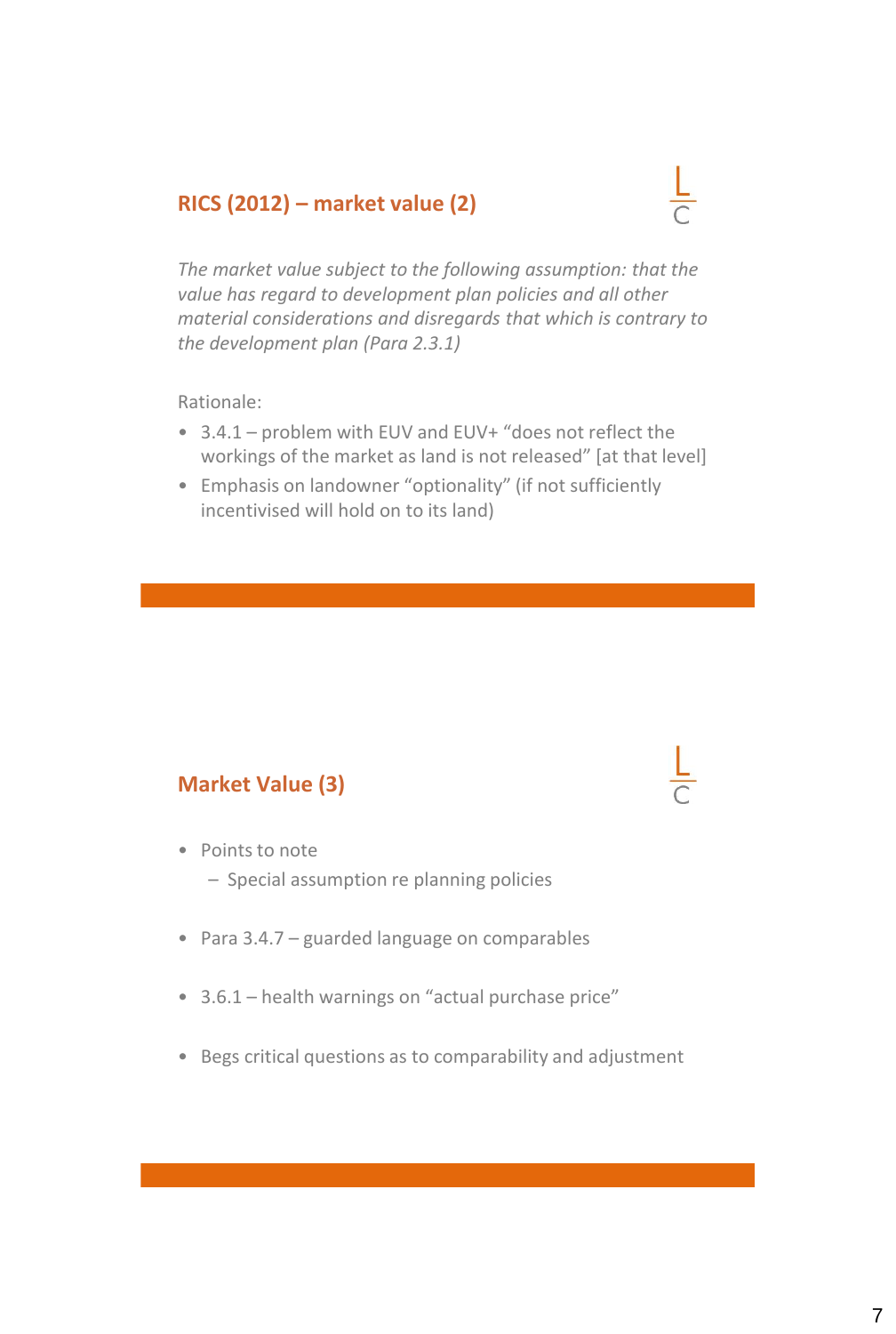#### **Market Value and PPG**

- Not expressly referred to in PPG para 23 or 24 (but not ruled out)
- Critical issue is how are tensions resolved when the 3 bullet points in PPG para 23 pull in different directions?
- Also a few other issues:-
	- What does "informed by" mean?
	- What does "whenever possible" mean?
	- How comparable is the market evidence?
	- What adjustments are needed?
	- What is the "market norm" work?
	- What if the market takes a different view from planning policy as to provision of affordable housing?

### **Criticisms of the application of market value**

**RICS Research – Financial Viability Appraisal in Planning Decisions: Theory and Practice (April 2015)**

*" If market value is based on comparable evidence without proper adjustment to reflect policy compliant planning obligations, this introduces a circularity, which encourages developers to overpay for sites and try to recover some or all of this overpayment via reductions in planning obligations."* 

• Circularity concern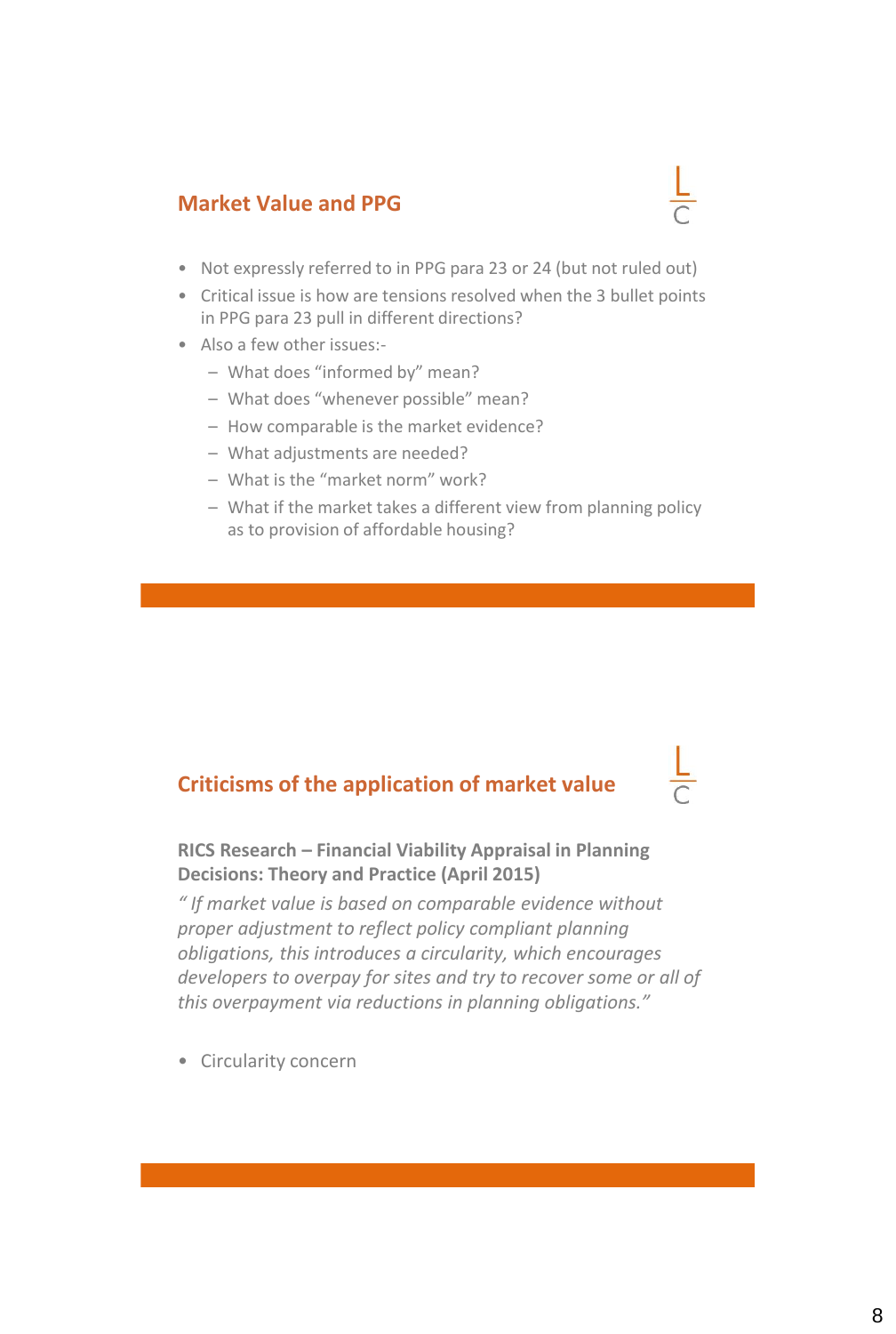# **Criticisms of the application of market value (2)**

- Mayor's Housing SPG (3/16) at 4.1.5
- Contains warning about misapplication of market approach
- "market value approach should only be accepted when it can be demonstrated to properly reflect policy requirements and take account of site specific circumstances."
- "In many cases this will require an adjustment of market comparables to take account of policy compliant planning obligations"

# **Criticisms of the application of market value (3)**

• Mayor's Draft Viability SPG (Nov 2016) at 3.48 –

recent research published by RICS found that the market value approach is not being applied correctly and "if market value is based on comparable evidence without proper adjustment to reflect policy compliant planning obligations, this introduces a circularity, which encourages developers to overpay for the site and try and recover some or all of this overpayment via reductions in planning obligations"

"thus market value will general not be accepted by the Mayor"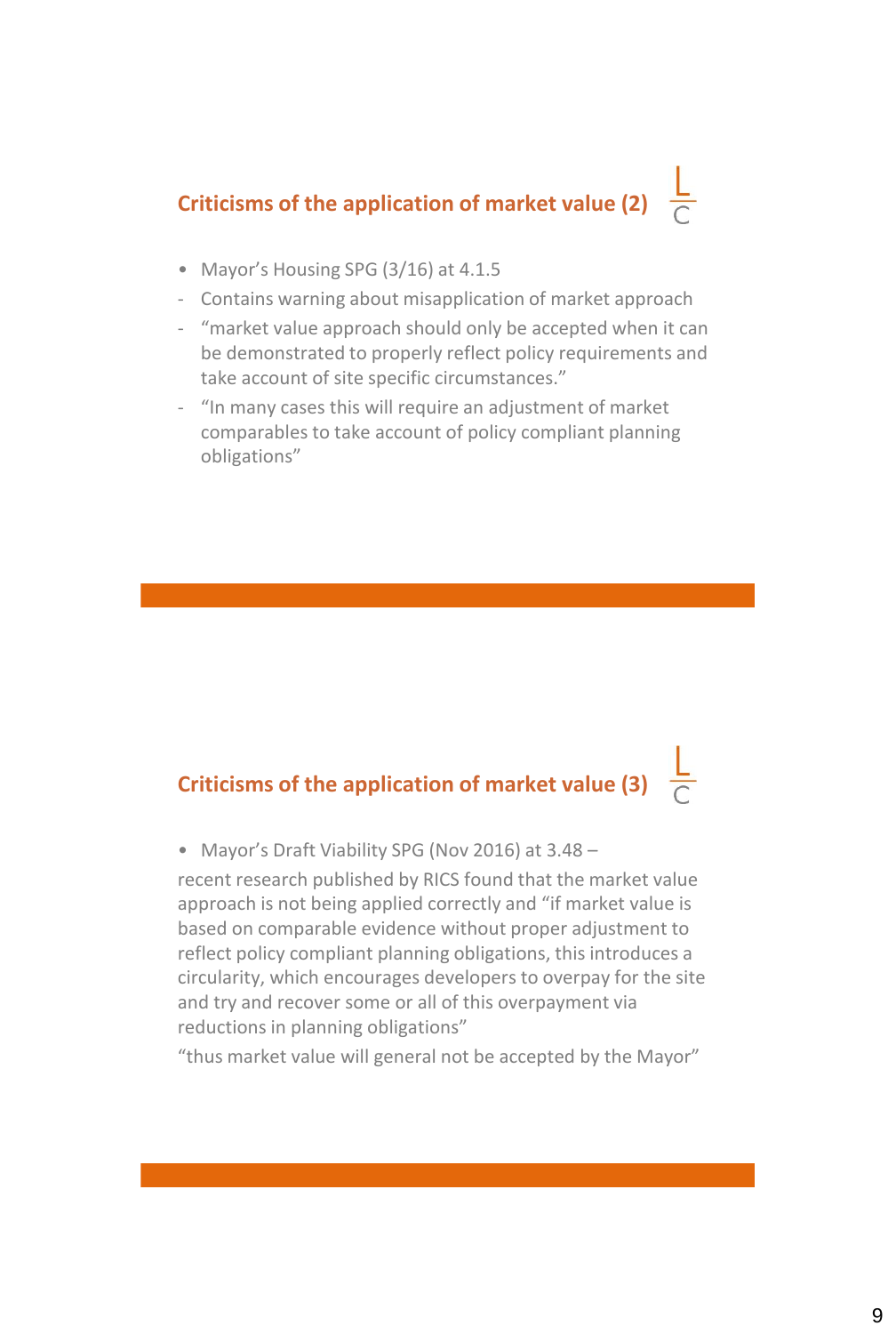## **Islington SPD on Development Viability (2016) identifies "practical difficulties" in use of market based evidence (para 6.60)**

- full facts of past transactions are rarely available and bids for land may have overestimated actual value.
- potential for transactions to not fully reflect current planning policy requirements such as those relating to affordable housing and density
- Sites may have a differing 'inherent' value depending on the presence or absence and nature of income generating existing uses.
- Land transactions are typically based on assumptions of growth in values (whereas viability assessments are normally based on current values).
- Transactions may relate to sites of different sizes, densities, mix of uses and costs to facilitate development.
- Reliance on transactions that are not comparable, that do not reflect the Development Plan policies as they relate to the application site, or that are based on assumptions of growth, may lead to inflated site values. This would restrict the ability to secure development that is sustainable and consistent with the Development Plan.

# **Parkhurst Road appeal Inspector (2015) (para 72)**

• "…I can understand the wider concern of the Council about the possible effect of inputting purchase prices which are based on a downgrading of the policy expectation for affordable housing on the eventual outcome of a scheme viability appraisal. If such prices are used to justify a lower level of provision, developers could then in effect be recovering the excess paid for a site through a reduced level of affordable housing provision. Such a circularity has been recognised in research for the RICS, and the Council in its SPD and the GLA (in its Development Appraisal Toolkit Guidance Notes of 2014) are alive to this potential outcome of using purchase price as an input in viability assessment. The Council postulates an undesirable scenario of diminishing returns of affordable housing and eradication of the potential to achieve its delivery."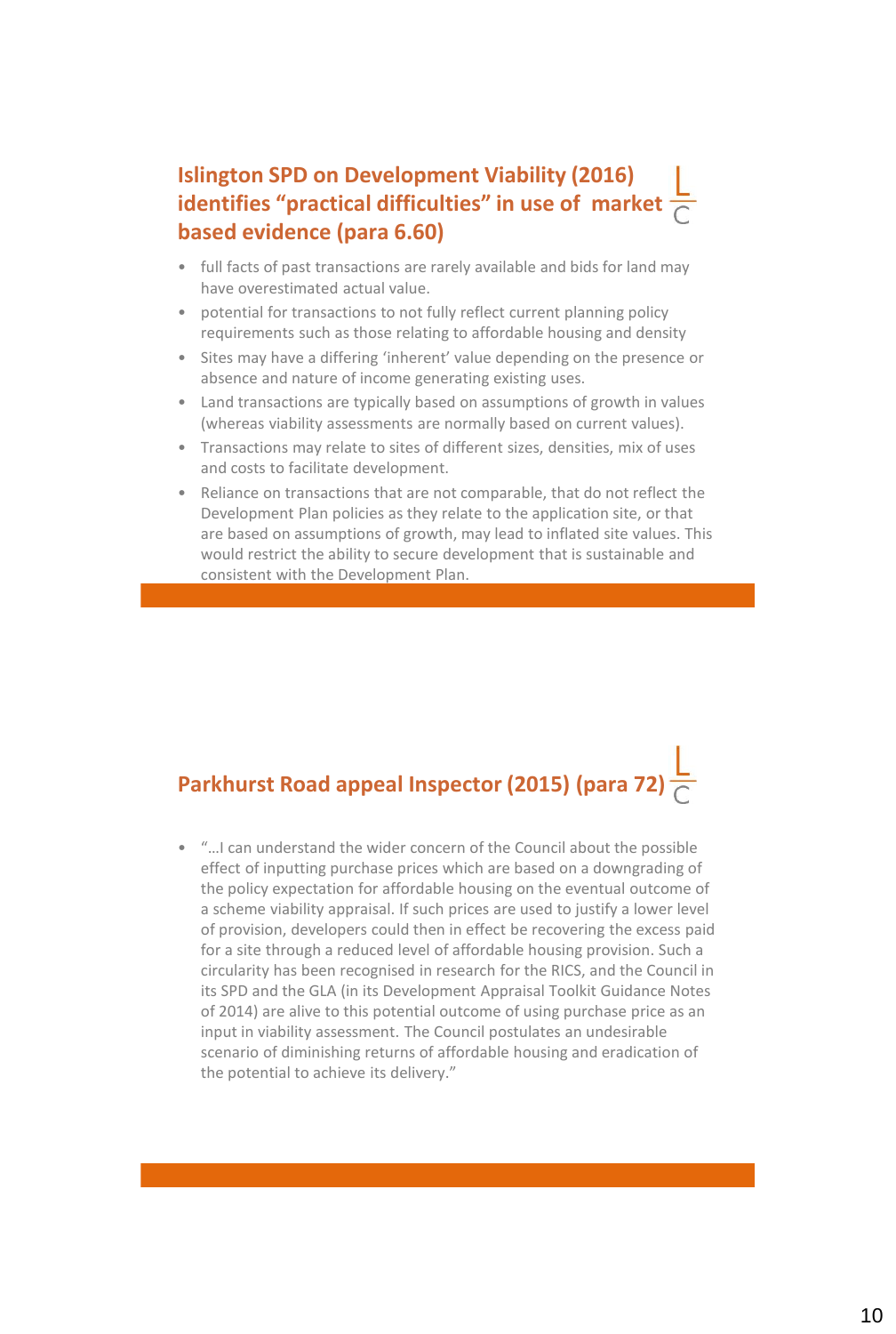### **The Big Tensions**

- Does the need to incentivise delivery trump the circularity concern?
- If it does, what will the result be?
- What brake is there on the downward spiral of fewer units of AH (the circularity concern)?
- If a low EUV is a reason for departing from the use of that method in favour of market value; won't the least constrained sites be the ones which are likely to produce the highest BLV?

#### **Pinch points in the analysis**

- Proper understanding of affordable housing policy (what does applying AH policy flexibly entail?)
- Proper understanding of extent to which there is an imperative to deliver housing vs delivery of sustainable development
- What is comparable evidence? *(cf VIP 12 at 4.3 "high density or complex developments, urban sites and existing buildings with development potential, do not easily lend themselves to valuation by comparison)*
- What adjustments are necessary?
- How are they shown?
- How should landowner "optionality" be approached?
- Who are the parties to the notional transaction at which the "price" to release the site is set?
- Does the hypothesis require a successful conclusion of negotiations?
- How are the (para 23 if PPG ) bullet points weighted?